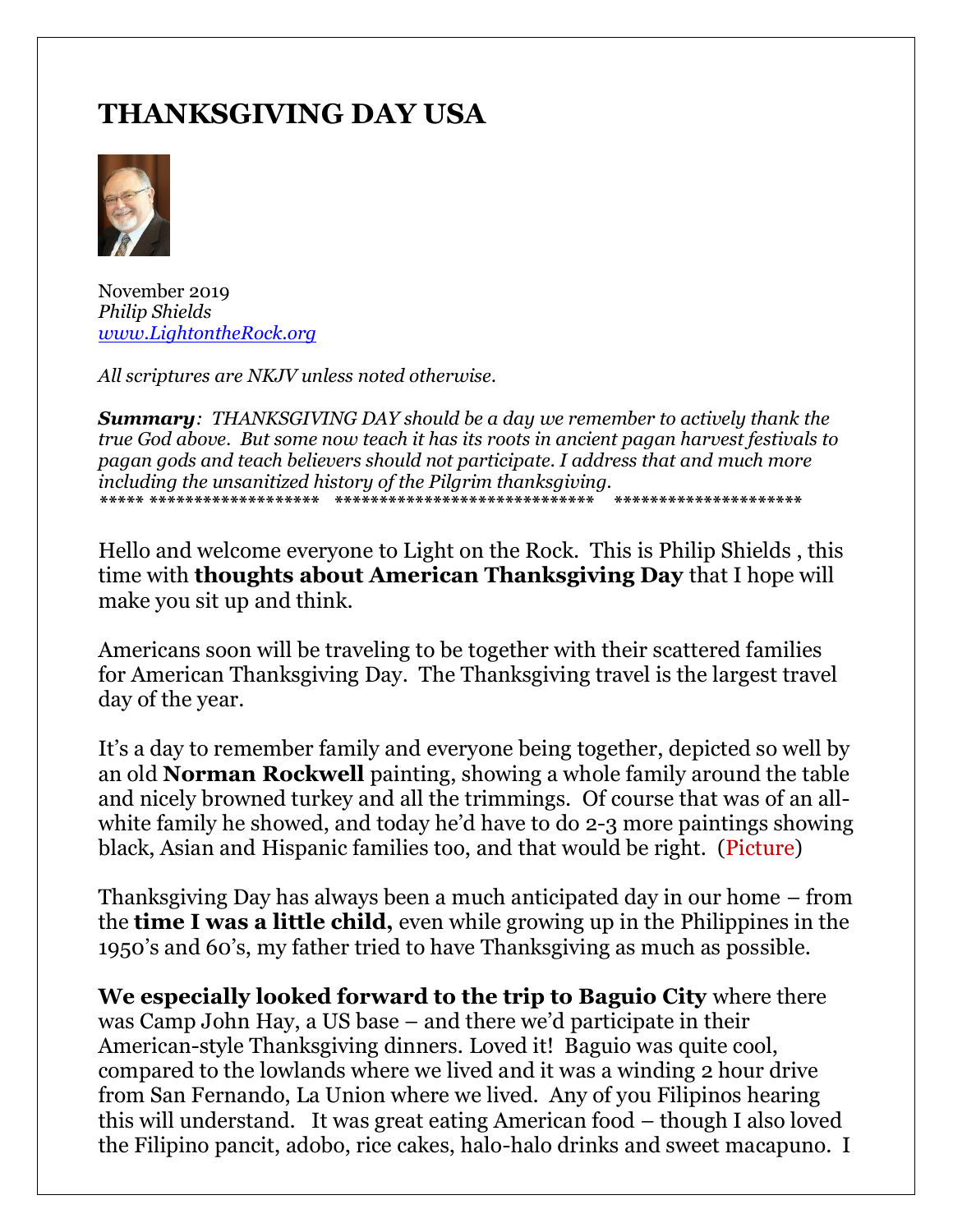never actually ate their "balot" or "baggo-ong" though. I grew up speaking Ilocano and learning Tagalog, but not as well as I learned Ilocano. So those were my early Thanksgiving Day memories.

But now even now, as many as possible of our relatives get together on this special day.

I notice Christmas songs are being played in stores before Thanksgiving now, which does diminish what would have been a focus on Thanksgiving Day.

# **WHY I'm giving this message:**

\*\* Some believers are now saying we shouldn't observe THANKSGIVING DAY because it is based – they say – on pagan roots. They say thanksgiving days after the harvest were well known in pagan societies for millennia and that the day honored a goddess of the harvest – like Ceres – or something like that. And then they go on to say that if you keep Thanksgiving Day, you're giving homage to the pagan gods and goddesses and how they were worshipped.

Let me explain later today why I don't buy into that reasoning at all. I hope you'll hear me out and decide. **My answer is focused exclusively on the**  *American* **Thanksgiving Day**, not any similar days in foreign countries. I know where ours started, but can't speak for other countries.

\*\* **I also feel many who DO KEEP this special day have left the ROOTS of this day** – and instead of making it *a real day of thanksgiving to God* Almighty, we have started calling it "Turkey Day" and spend the day at shopping mall sales or watching football all day and God is getting left out. A day thanking and praising the true God of the Bible is a good thing.

\*\* **And I also want to retell the history of this day correctly**, as many of you will be surprised by at least 1-2 things I'll bring up today. The story MOST of us have heard, frankly, has been sanitized and pasteurized a lot – and some of it is simply untrue. Some is unfair to the Indigenous peoples and some unfair to the Puritans.

**For example, did you realize that historic Thanksgiving Day at Plymouth Rock** was not kept in **November**? And it lasted more than one day? Or that it wasn't even the first Thanksgiving Day celebrated by European settlers in what is now America?

And there was no pumpkin pie, no cranberry sauce, no cornucopia, and probably no turkey dinner either? Did you know all that?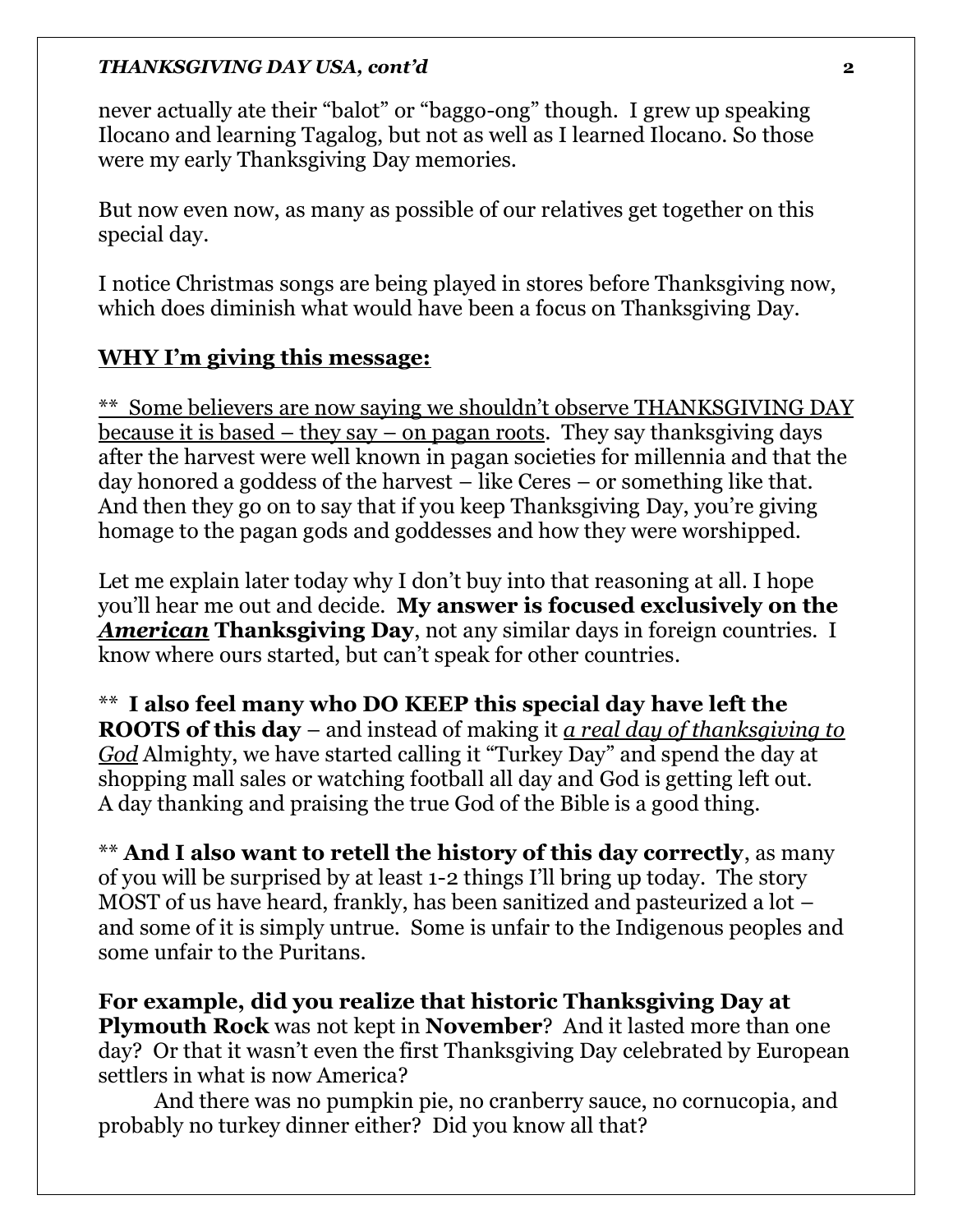I'll get into the history soon.

### **Is American Thanksgiving Day really A PAGAN HOLIDAY?**

# **I want us to discuss first – is the American THANKSGIVING DAY a pagan holiday?** Should believers be keeping it? I **confine my comments to THANKSGIVING DAY in America though, OK**?

The main argument is that it can indeed be shown that "thanksgiving days" after the harvest were celebrated by pagans long ago as they gave thanks to their pagan goddesses and gods of their harvest – and therefore, the argument goes, neither should we be keeping such a national holiday.

**(picture) Ceres** was a goddess of the harvest, as were other gods and goddesses. So in ancient times, the people partied and rejoiced because the harsh hard work of harvesting and reaping – was done and now they could celebrate. They also celebrated by worshiping and giving thanks to their gods of the harvest and other gods.

*But God also delighted in Israel's harvest thanksgivings to HIM too though* – and that was largely what the Feast of Tabernacles (Sukkot) is all about. So GOD'S people under Joshua and other leaders also celebrated the harvest each year; Sukkot was called "the Season of our JOY". So God's people kept harvest festivals too. The entire holyday season, in fact, revolves around the harvests in Israel – as something blessed and ordained by GOD.

### **Exodus 23:14-16**

"Three times you shall keep a feast to Me in the year: 15 You shall keep the Feast of Unleavened Bread (you shall eat unleavened bread seven days, as I commanded you, at the time appointed in the month of Abib, for in it you came out of Egypt; none shall appear before Me empty); 16 and **the Feast of Harvest, the firstfruits** of your labors which you have sown in the field; *and the Feast of Ingathering at the end of the year, when you have gathered in the fruit of your labors from the field*."

So if God delights in something – and pagans also have a harvest festival – do we somehow find something wrong with a day rooted in thanking the God of the Bible for having delivered them through a very rough winter?

**Now let me ask you:** have you ever even heard – here in America – that we are to give praises and worship pagan goddesses like Ceres, the goddess of the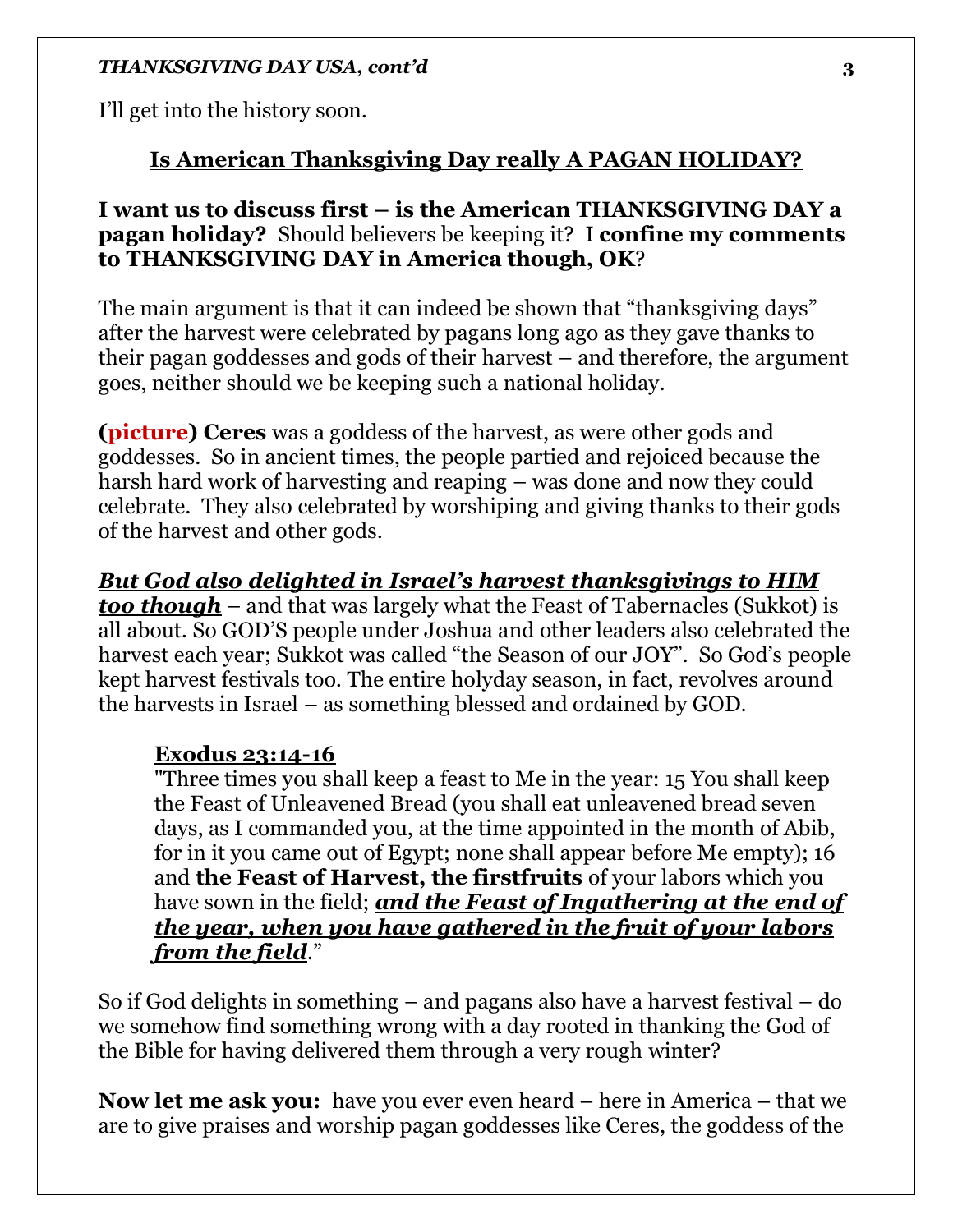harvest? NO, you haven't – because our Thanksgiving Day has nothing to do with pagan gods and goddesses, based on historical accounts.

IF a day involves WORSHIPING other gods, pagan gods – then have nothing to do with that, of course. But we're not doing that on our Thanksgiving Day. And the original Puritans did not – in their day of thanksgiving. They read the Bible and they thanked the God of the Bible. They read their Bibles, they believed God the Father in heaven had preserved their lives and had brought people like Squanto into their lives to help them survive. More on that later.

My point is: they started out as 102 coming over from Plymouth, England and now there *were only 53 left. Forty nine had died.* The rest were thankful to be alive. In fact, some accounts say they were likely trying to come close to what is described in Lev 23 as the Feast of Tabernacles, a harvest time of praise and worship to God among other things as well.

### **Leviticus 23:39**

'Also on the fifteenth day of the seventh month, *when you have gathered in the fruit of the land, you shall keep the feast of the Lord for seven days;* on the first day there shall be a Sabbath-rest, and on the eighth day a Sabbath-rest.

If PAGANS do something, does that mean believers never can do the same thing? Again, if it's about *worshiping* false gods, we should have nothing to do with it.

So I see nothing wrong with remembering how our American history of OUR Thanksgiving started – in praising and thanking God and eating with the native peoples. To be clear: neither is Thanksgiving Day a required day to be kept; it's not one of God's holy days. I'm just saying there's nothing wrong with observing it.

*But just because pagans do some things, doesn't make it automatically wrong for US to do those things*. Let's give some examples:

(**Picture**) The pagan goddess **Athena** is shown with a spear, shield, helmet and a nice robe. Because she is a pagan goddess, does that mean that Israelites could not use shields, spears, robes and helmets – because SHE did? That's silly.

**Pagans also go to bed, get up, take a shower, get dressed**, eat, etc. etc. Just because pagans do all those things – does that mean we must not do any of those activities? We must not eat, get showered and dressed?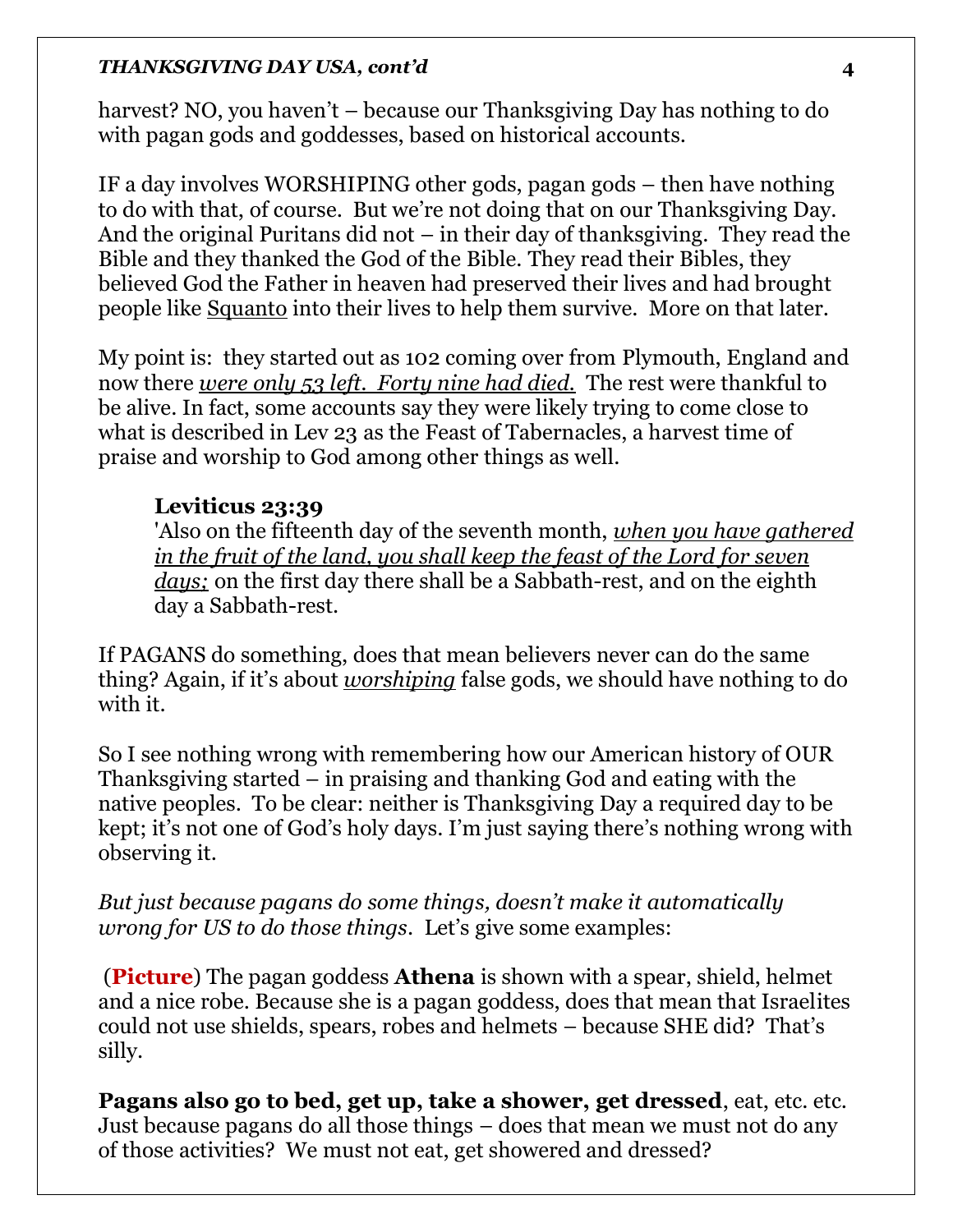*Do you see my point? Except for how they worship THEIR gods, besides that – what pagans do may or may not be things we also do on a daily basis.* 

So the early pilgrims coming off the Mayflower were trying to worship the true living God as best as they understood. They were not trying to honor pagan gods and goddesses, so I do not fault their desire to have *3 days of feasting*  and celebrating how God had brought them through the winter and brought important people into their lives. OK, they weren't Sabbath keepers, but they did read the Bible and tried to live by how they best understood the Bible. *And I think the evidence is clear that God in heaven heard them and was watching out for them.*

### *There's NOTHING WRONG with that or REMEMBERING that.*

**Compare Thanksgiving – with, say, Halloween** – which I preach against and have nothing to do with! On Halloween everything dark, sinister, ugly, satanic, witch-inspired, violent and evil comes out. It's a night of spiders, bats, black cats, witches, and evil. I want nothing to do with that. There's no glory to the great God in heaven on Halloween. NONE.

So do you see the difference? So my family and I keep and will continue to remember Thanksgiving Day. I think what the pilgrims and Native Americans did on that day was remarkable and inspiring.

### **KEEP THANKSGIVING AS a DAY OF REAL THANKSGIVING**

Please – let's not get so involved in other things happening on this day that we forgot the name of the day: a day to give thanks!

### **It's a family thanksgiving time. In our home, we all hold hands and have someone lead in prayer of thanksgiving to our great God.**

We also often go around the table for those who wish to volunteer to state some of the things they're thankful for, or happy about. The comments from the youngest ones are often so heart-warming.

Maybe have some **homemade signs or banners** about thanks be to God. The link below can give you a lot of ideas.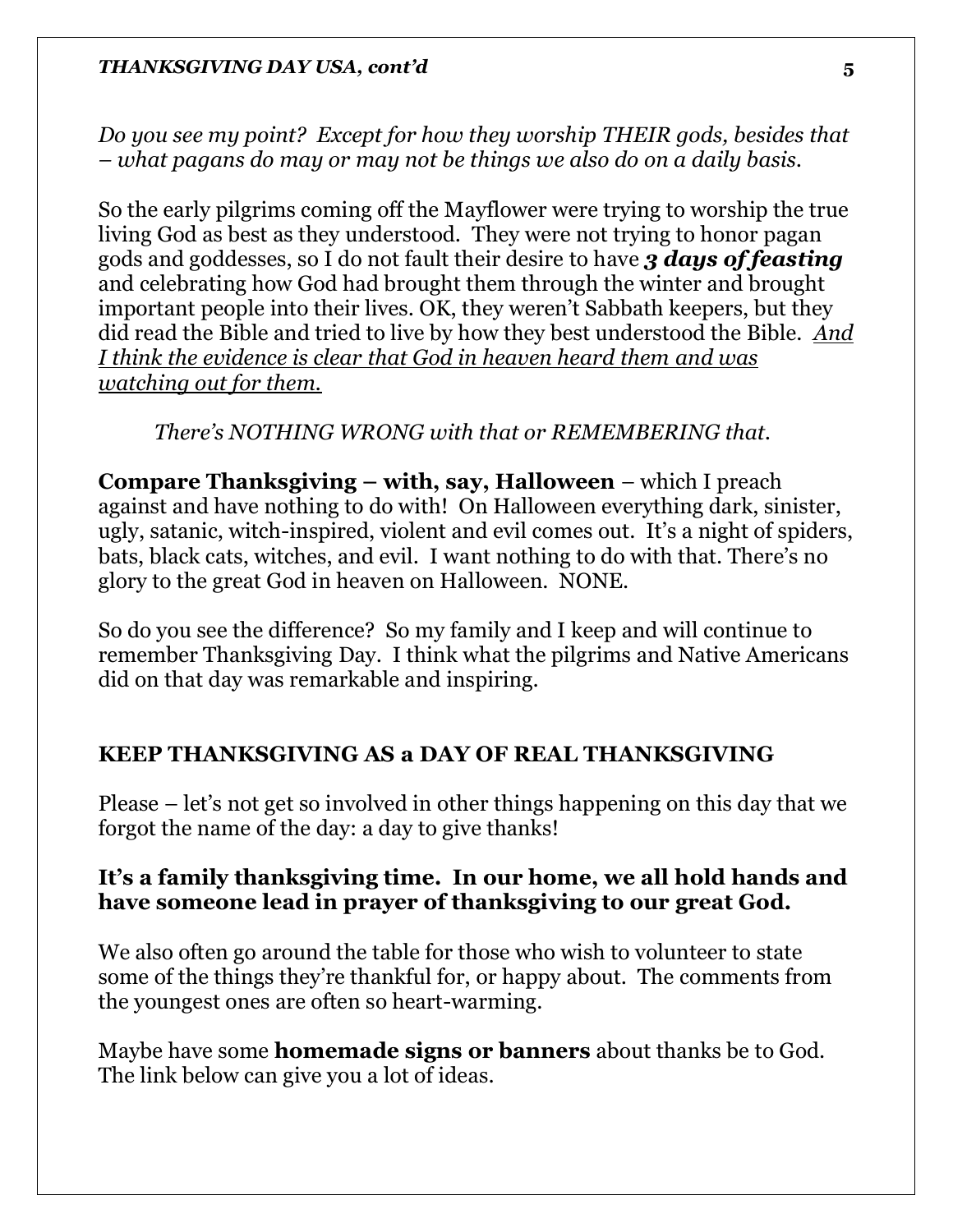[https://www.bing.com/images/search?q=family+thanking+god+at+thanksgi](https://www.bing.com/images/search?q=family+thanking+god+at+thanksgiving&id=4555A90D698DC8D1041DBCEA13B08D1F7A4B9FF3&FORM=IQFRBA) [ving&id=4555A90D698DC8D1041DBCEA13B08D1F7A4B9FF3&FORM=IQF](https://www.bing.com/images/search?q=family+thanking+god+at+thanksgiving&id=4555A90D698DC8D1041DBCEA13B08D1F7A4B9FF3&FORM=IQFRBA) [RBA](https://www.bing.com/images/search?q=family+thanking+god+at+thanksgiving&id=4555A90D698DC8D1041DBCEA13B08D1F7A4B9FF3&FORM=IQFRBA)

Please don't call it "Turkey Day". That moves GOD aside. It's NOT Turkey Day – but a day of thanking God. Please don't call it Turkey Day.

I don't believe there's anything wrong with watching *some* football on TV on THANKSGIVING DAY – but again, I suggest this should not be an allconsuming function of the day.

**But most of all, please be sure to have a time of praising God** and asking his presence with you on Thanksgiving Day – and THANKING Him for being what He is, for giving us a Savior, for his high calling and giving us his spirit – and then for our family, our country, our home, our blessings and knowing our whole life (painful or not) is in his hands. Thank HIM. Praise Him.

**You might even do this 10 minutes or so before the meal begins.** Get this part done early, so you're not rushing it and not letting the hot food go cold (some people will have put a lot of time into this).

Then eat. But eat with great THANKSGIVING to our God. It's good for US to express thankfulness. The early Pilgrims felt very thankful to be alive and thankful that one Native American Indian in particular -- was sent into their lives and no doubt kept them alive! His shortened name was Squanto!

They read Psalm 100 as they arrived in what is now Plymouth Rock, MA. They were not reading some pagan writings to a pagan God, but reading praises to YHVH.

# **Psalms 100:1, 4-5**

"Make a joyful shout to the LORD, all you lands! **4 Enter into His gates with thanksgiving,** And into His courts with praise. **Be thankful to Him, and bless His name**. 5 For YHVH is good; His mercy is everlasting, And His truth endures to all generations."

See **Ephesians 5:20** – we are to give thanks FOR all things.

### **Ephesians 5:20-21**

"giving thanks *always FOR all things* to God the Father in the name of our Lord Jesus Christ, 21 submitting to one another in the fear of God".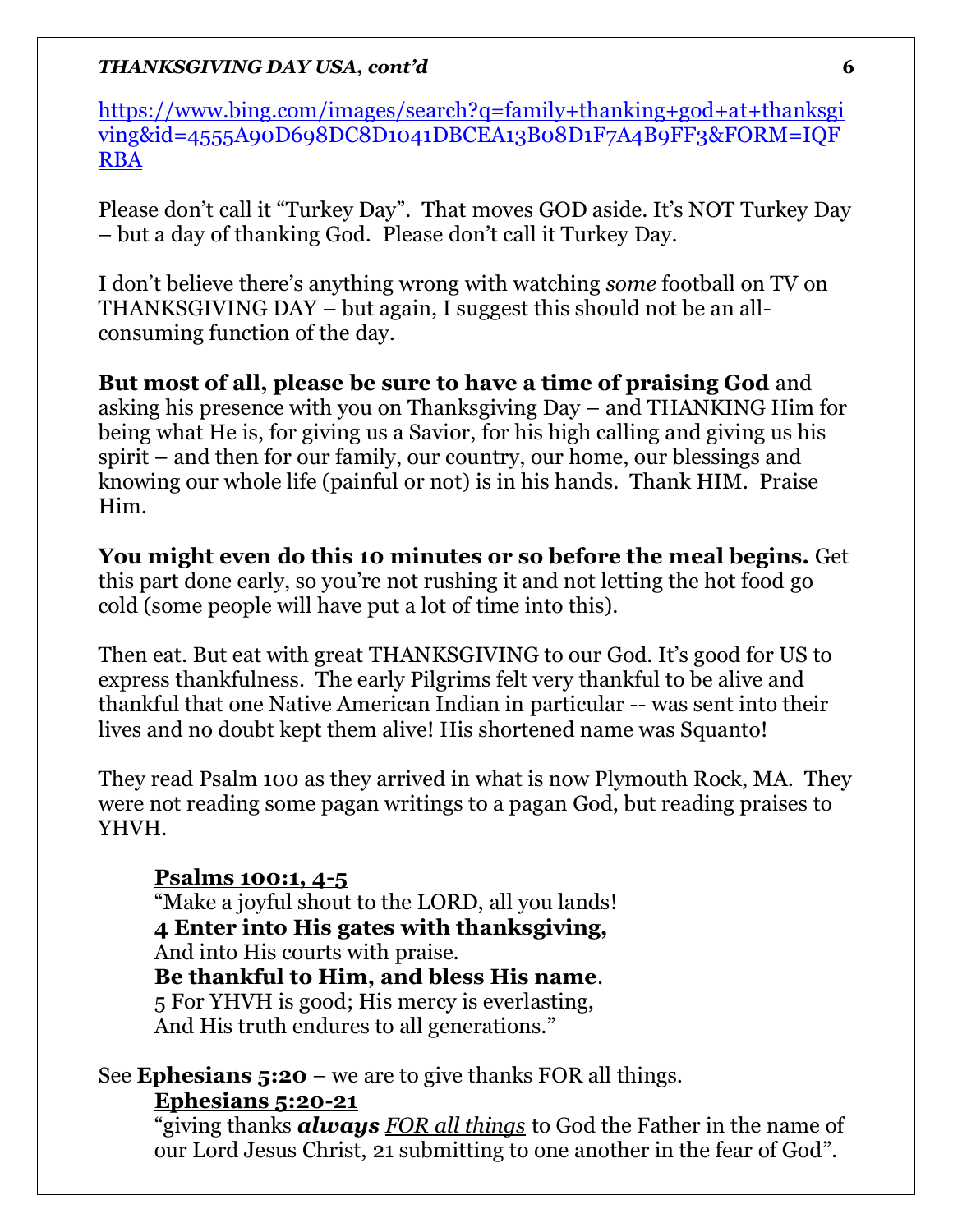Actually – maybe we can show it on the screen – we are to give thanks to God all the time, in all circumstances, whether painful or wonderful to us, for ALL things work together for good to those who love God. I go in depth on this idea in the sermon "When I am weak, then I am strong."

# **Philippians 4:6-7**

"Be anxious for *nothing*, but IN EVERYTHING by prayer and supplication, **with thanksgiving**, let your requests be made known to God; 7 and the peace of God, which surpasses all understanding, will guard your hearts and minds through Christ Jesus."

# *THE HISTORY OF THAT PLYMOUTH ROCK THANKSGIVING*

Thanksgiving as we've heard it is probably a jumbled mix of fact and fiction, myth and truth.

Keep in mind that I strongly believe God in heaven was guiding the growth of what would become the USA – way back then. Spanish, English and French were the primary European involvement in North America.

**Plymouth Rock Thanksgiving day was not the first American Thanksgiving by Europeans. Of course the Native Americans say they too, had their own harvest and other Thanksgiving days to THEIR gods.** 

**The very first TWO European thanksgivings in America were in the 1500's** by the Spanish priests in what is now St Augustine and later near what is now El Paso and into New Mexico. We don't hear much about those, but the history is there.

The Plymouth Rock, MA story begins *before* the Pilgrims arrive in America in November 1620 on the Mayflower. But **I'll begin the story in 1605.** Why 1605? Because that is when some English traders captured/kidnapped a young man named **Squanto** and took him to England. Squanto, or his full name was *Tisquantum* -- was part of the Pawtuxet band of native peoples, and he eventually teamed up with the larger Wampanoag group of Indians.

So English traders had captured Squanto in 1605, sent him to England – and then allowed him to return to America, only to be **kidnapped again in 1614**, but this time he was sold to the Spanish as a slave. Not a good part of the story, but it happened. *Some Jesuits introduced him to Catholicism and then helped him escape* back to England, where he learned English as he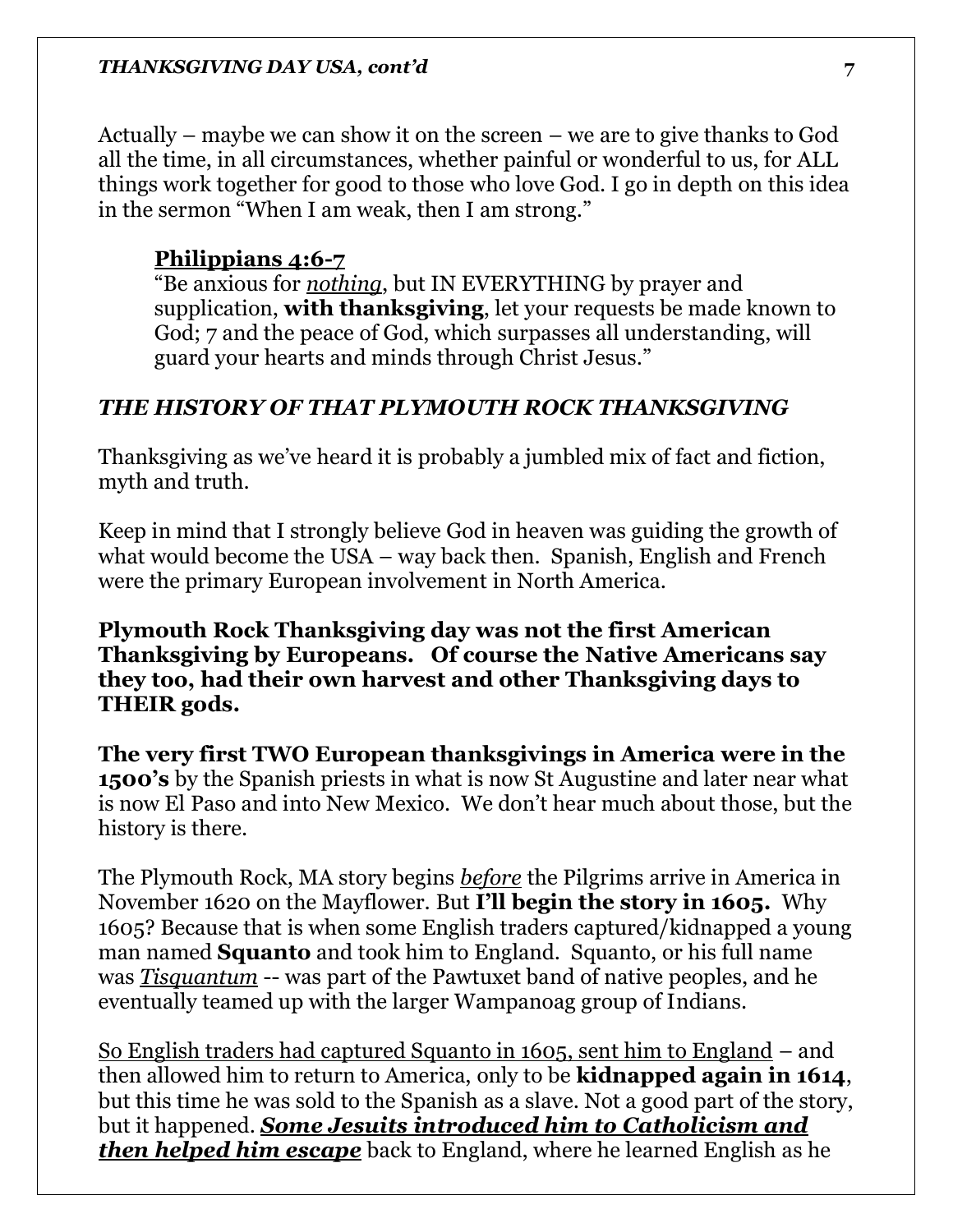worked in the ship yards. Then he went back to America now speaking English. Kinda cool. Did you know all that? He was actually kidnapped or captured several times – by the English and then also by Chief Massasoit of the Wampanoag tribe. So Squanto was quite a remarkable man. GOD was working out a grand design, a great purpose.

Some of you won't like or agree with this: but remember even Joseph of the Bible, the son of Jacob, was sold as a slave – for GOD'S purposes.

### **Genesis 50:19-21**

Joseph said to them [his brothers], "Do not be afraid, for am I in the place of God? 20 **But as for you, YOU meant evil against me; but GOD meant it for good, in order to bring it about as it is this day, to save many people alive**. 21 Now therefore, do not be afraid; I will provide for you and your little ones." And he comforted them and spoke kindly to them.

*Now in the same way – the horrible kidnapping of Squanto – and being sold at first as a slave to Spain was evil – and yet God turned it around for good! HOW?* Because of all that, Squanto learned ENGLISH – USES IT later on as a middle-man between the Pilgrims and the Wampanoag tribe to eventually have a Thanksgiving day *and peace treaty*; all facilitated by SQUANTO.

God turns even horrible things into the good that HE is bringing about. And what he wanted to do was to save this little group of now 53 people alive to create a foundation for what would become the USA.

So **Squanto** got on a ship and returned to the Americas – to Newfoundland at first – and then to his village near Plymouth Rock only to find the entire village had died – probably from smallpox or something else brought on by the European settlers. (That same ending happened to hundreds of thousands of other American Indians, Aztecs, Mayans and Incas further south.) The Wampanoag chief Massasoit captured Squanto, who later convinced him to use his English-speaking skills.

Meanwhile in England, some of the Separatist Puritans – who would not agree to be part of the Church of England – were being terribly fined, beaten, imprisoned and 3 of their leaders were even killed for their beliefs. So some stayed in England, and some moved to Holland. But then they feared the liberal ways of the Dutch back then was ruining their children and so they wanted to move again.

(**Picture**) The short story: some from England and some from Holland banded together to form the group of 102 who eventually left England on a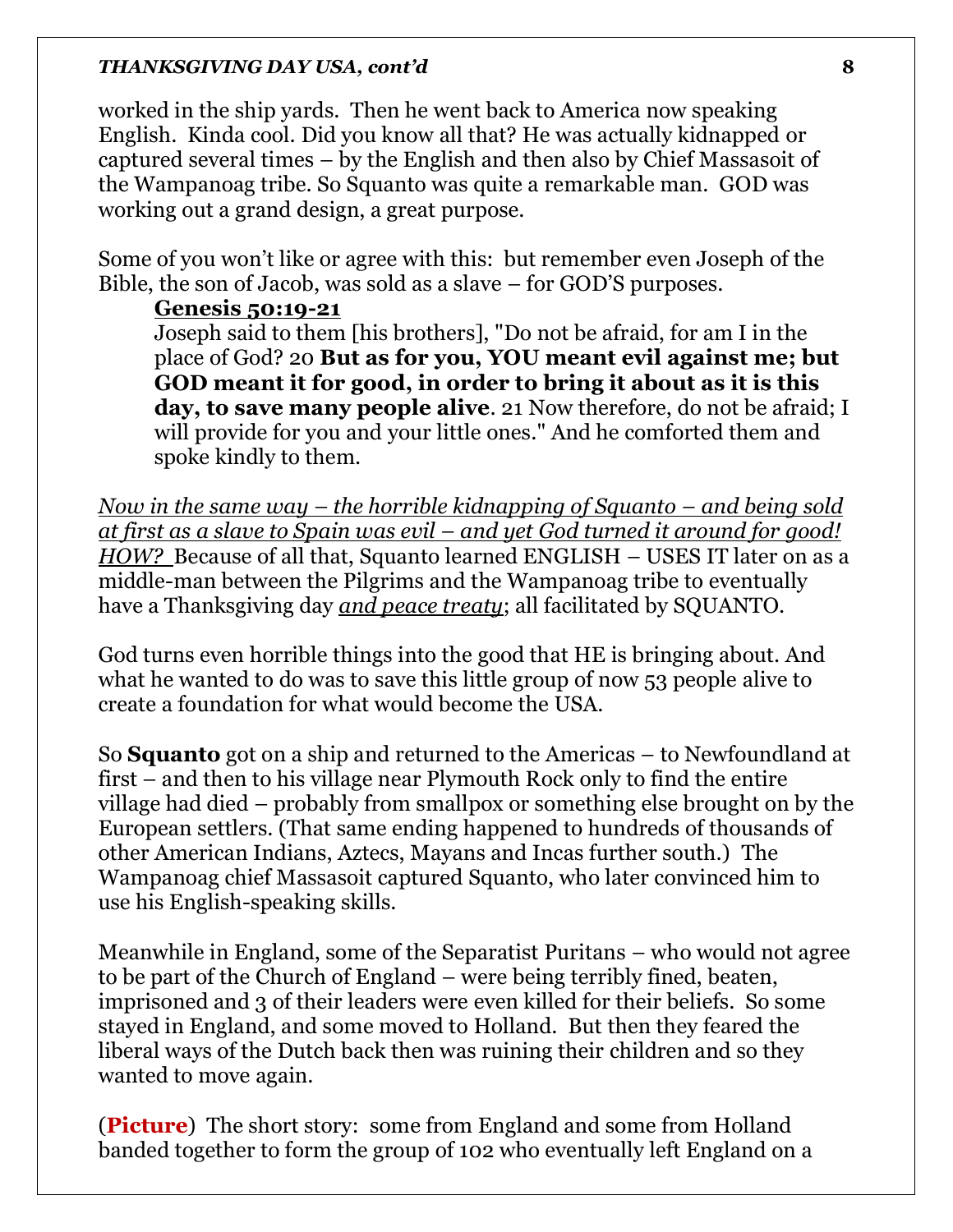ship called the **Mayflower** and after a terrible 65 days or so of travel, landed off-course in Massachusetts in November 1620. Some sources say December 1620.

Check out this link for the full history: [https://en.wikipedia.org/wiki/Pilgrims\\_\(Plymouth\\_Colony\)](https://en.wikipedia.org/wiki/Pilgrims_(Plymouth_Colony))

That winter was terrible for the settlers and more died – *but then Squanto got* involved with the settlers/Pilgrims. Yep, Roman Catholic and Native American Squanto. That's what he was and he, I believe, was sent by God, to help save the 53 remaining settlers still alive but who were ill prepared for the new world.

If you wish to read more about Squanto  $-$  a lot of detail  $-$  check out this link [https://thesestonewalls.com/gordon-macrae/the-true-story-of-thanksgiving-squanto-the-pilgrims](https://thesestonewalls.com/gordon-macrae/the-true-story-of-thanksgiving-squanto-the-pilgrims-and-the-pope/)[and-the-pope/](https://thesestonewalls.com/gordon-macrae/the-true-story-of-thanksgiving-squanto-the-pilgrims-and-the-pope/)

Squanto showed settlers how to plant and grow corn, how to fish and hunt deer to survive in this new land – and they had a good harvest of vegetables so they celebrated in thanksgiving at the end of the harvest.

### **As a white male in 2019, I say "thank you God in heaven for sending Squanto to our ancestors in Massachusetts that autumn of 1621.**

Squanto was a Native American Indian made in God's image like every other human being born into the world.

But did you know **– the original Plymouth Thanksgiving Day was not in November but either in September or October 1621**, depending on the historical source you read. And it **lasted THREE days**, not just one. Some feel they may have been inspired by the Biblical "feast of tabernacles" or **Sukkot** – which was also kept about that time. But they did not keep it in November.

The English puritan settlers then went "fowling" – hunting probably ducks and geese and were successful. Some later began firing their guns in celebration. The Wampanoag Indians nearby – with 90 warriors – came to check out what the shooting was all about. *The Pilgrims were outnumbered almost 2 to 1, in fact. Did you know that?* 

Short story: they all talked, and cautiously agreed to have a meal together, stretching over the 3 days. **The Wampanoag brought 5 recently killed deer** and the settlers provided the vegetables, corn, sea food, shell fish – and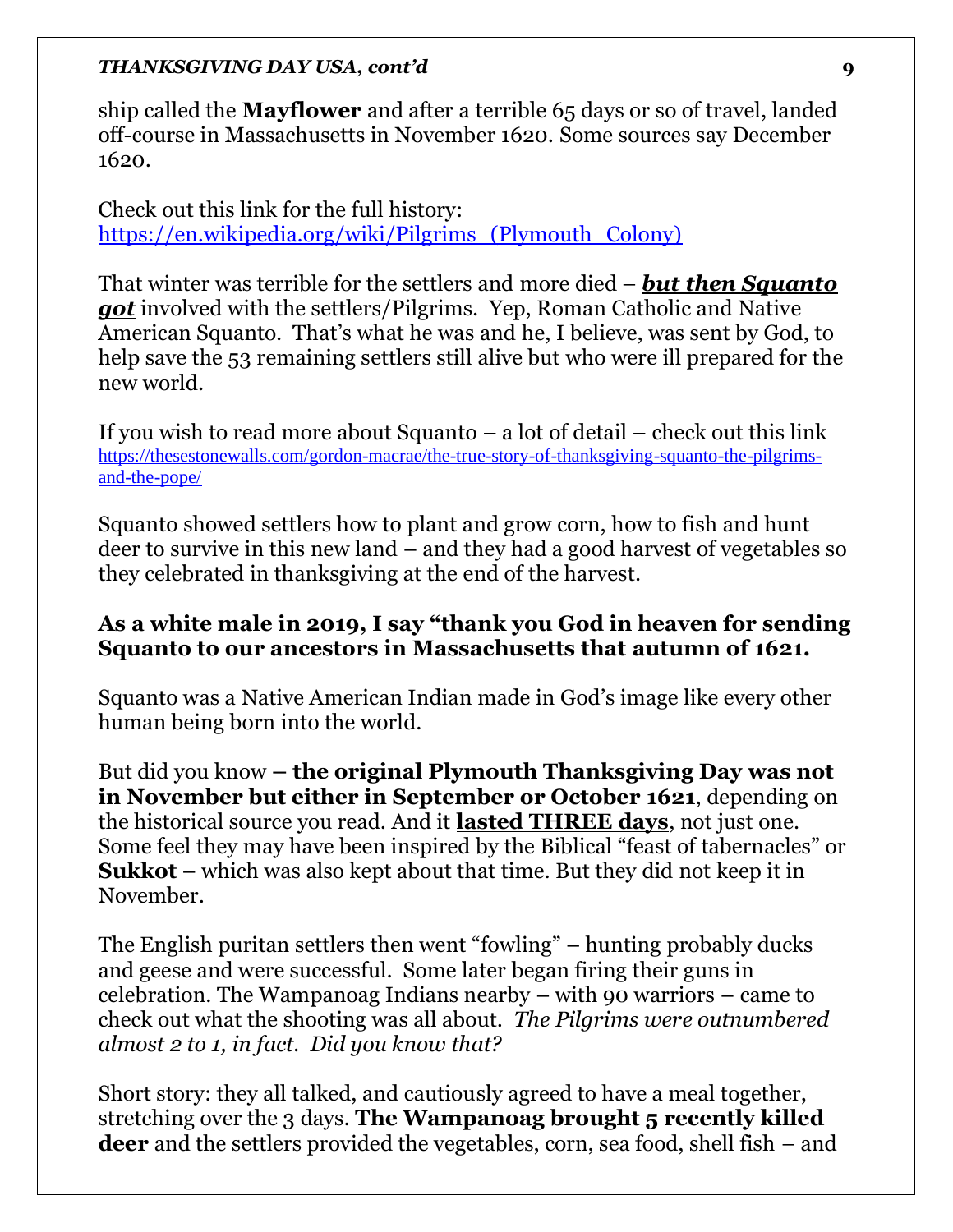MAYBE some geese, ducks and maybe turkeys – though turkey is not mentioned in their letters back to England. But the DEER made an impression because in England the average commoners weren't allowed to hunt or kill the deer.

# **Of the 102 who started –only 53 remained by the autumn of 1621.**

The rest had died*. How thankful would YOU have been to still be alive? So the living were very thankful that they were still alive and attributed much of the God in heaven they read about in their Bible. They were NOT worshiping pagan goddesses or gods.* 

# **(PICTURE – painting)** The **Original Thanksgiving Day dinner table:**

no pumpkin pie, probably no turkey (maybe geese or ducks though), no cornucopia, no cranberries, but a lot of vegetables, corn, sea food and shell fish and venison. Also no football games on TV, no big shopping mall sales. They DID pray and they did thank God for his mercy and providence. I hope those of you hearing this will do the same today.

# **(Picture of statue of Massasoit, and picture of Squanto)**

**TREATY: Squanto** helped translate and there ultimately was a mutual-aid treaty signed between the Pilgrims and **Chief Massasoit** – where settlers promised not to hurt or kill the Wampanoag and they promised to help and not kill the settlers*. Chief Massasoit probably was hoping the settlers' guns* and cannons could keep his enemy Native Americans to the south, at bay too.

The settlers held another 3 day Thanksgiving Day two years later  $-1623$ .

**This relative peace did not endure**. In 1637, one of the settlers was supposedly killed by one of the Indians – and the end result was a lot of Indians killed brutally by the settlers, not just from Plymouth Rock but from all over Massachusetts. Some accounts say as many as hundreds of men, women and children were killed.

(**Picture**) So it's no wonder that some Native Americans refer to this time as the **"National Day of Mourning"**. There's a monument and big sign to that effect up there in Plymouth Rock. I'm not part of that sentiment – I still believe in the National Thanksgiving Day while admitting and realizing it wasn't all as rosy and cozy as we've been taught*. GOD was in this. Like all the details or not – GOD was fulfilling promises to Abraham* that his descendants, including these very imperfect Puritan separatists, would be blessed with beautiful land and wealth because of Abraham's obedience.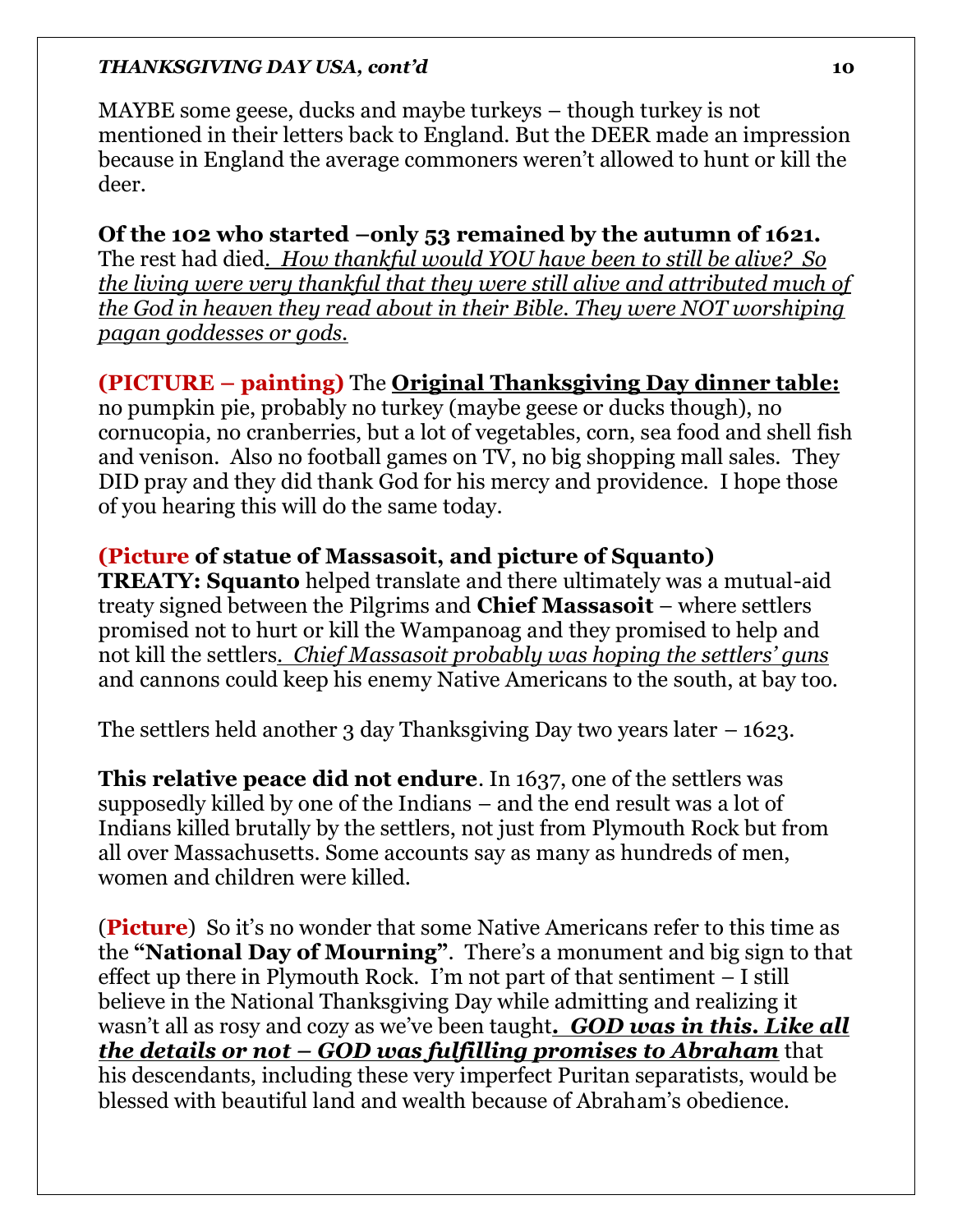But the Pilgrims and other English atrocities? No excuses for that. At the time though, it's good to remember that the English and European settlers did not consider indigenous tribesmen on the same par as they. They called them "savages" and were suspicious of them. We've learned a few things since then, I hope. I have relatives who are of Indian descent – so I'm trying to give both sides to this story. I too have some Indian blood in my veins.

*We are all created in God's image, bleed the same red blood and have the hopes and dreams that all humanity has.* 

# *I ask: Is it RIGHT to have a national day of Thanksgiving* –

especially if you focus on thanking God for your life, your country, your freedoms – and especially your family, your calling, His Holy Spirit and all the blessings we have of living in America today, and the freedoms we still have.

**In 1789 President Washington established a Thanksgiving Day on Nov 26** – but it was slow to catch on nationally.

**(Picture) Finally on October 3, 1863…during the bitter civil war, .Abraham Lincoln** felt it could be a unifying concept to declare it as a national holiday. The symbolism of 2 very different peoples who all bled the same red blood – *the Wampanoag Indians and the Puritans* –all of them made in the image and likeness of God, all of them for whom Christ died – were now eating together in peace. President Lincoln thought that to be a beautiful symbol and goal during the Civil War.

Every president after that continued his support for the day, until President Franklin Roosevelt designated the 4th Thursday of each November to be our national Thanksgiving Day.

And now it has become the biggest travel day in America as families do try to get together on this day. And now we have major football games going on – starting back in 1876 with Yale vs. Princeton; plus we now have Thanksgiving Day parades like the Macy's parade in New York.

Today Thanksgiving Day is seen – and I hope remains – as a way to promote family getting together, intercultural peace and a welcome to newcomers to America.

**I gotta mention one more thing: the turkeys**. I watched a presentation by a vegan lady and half of her pitch was the terrible modern genocide on Thanksgiving Day of millions of turkeys! She showed a video that truly was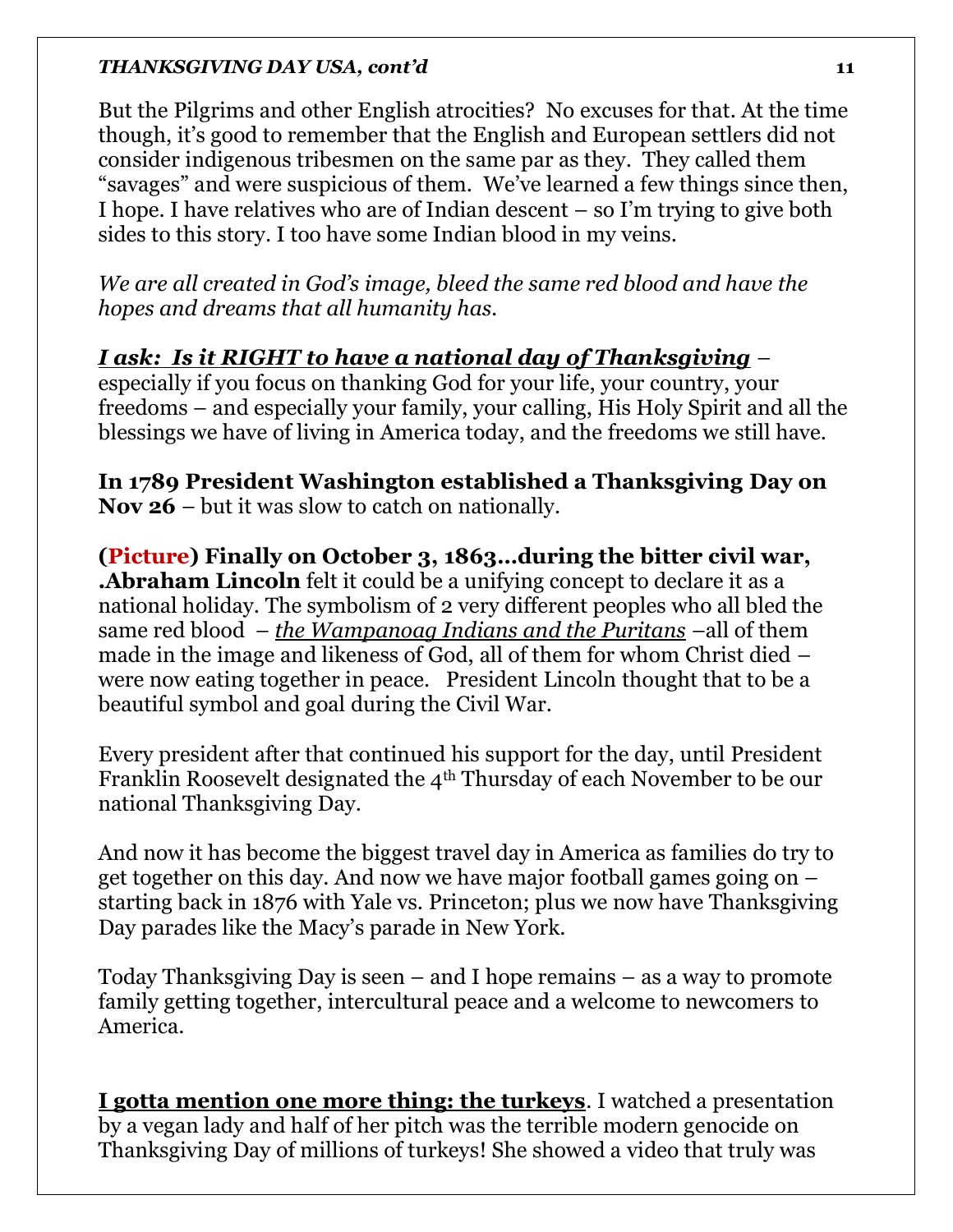alarming to watch – about how the Thanksgiving Day turkeys are produced, fattened, terribly treated and …. It was just disgusting.

I have no problem eating meat and hunting or killing animals – as God himself tells us what animals to eat and what animals not to eat. Neither do I have a problem being friends with vegetarians, vegans and all. But 2 things here:

 **I HOPE that that vegan stands just as strongly against the genocide going on of unborn** *babies* **in the womb, by abortion.** There seem to be a lot of vegetarians who are members of PETA or other non-meat groups – who decry the killing of *animals* but who are all FOR a mother's right to choose to end the life of her own unborn child.

*Be sure to hear my sermon coming up on what God says about abortion or ending the life of an unborn*. I just hope the anger of how some turkeys are killed is carried over to the anger of how the most defenseless human lives – little baby boys and girls – are being discarded and killed by our society today!

Now having said all that, I'll add my voice also to **those who cry out against inhumane raising, transporting and slaughter of millions of turkeys**. I'm not against killing turkeys for food. I'm against *inhumane* ways this is being done to turkeys or any livestock.

I'll end with that… my time's up. May you have a wonderful day of thanksgiving and praising our Great God for all he has done for us, such as:

\* for giving us Jesus/Yeshua to be our Savior and Redeemer. Actually both the Father and the Son are Savior and Redeemer, according to scriptures.

- \* And thank God for our wonderful country and bountiful land he's given us
- \* thank him you're alive even if you're not in perfect health
- \* thank him for being HIM, for being what he is.

Until next time, this is Philip Shields signing off. Thank you for telling other people you know about our free website – which is also *your* website.

Please feel free to comment on these messages and to email us or  $-$  if you're up to it – even helping us with your offerings as we help some very needy orphans and brethren in poor parts of the world and continue to grow this ministry. It also helps us buy the gear and things we need to make these recordings that you enjoy. So thank you, to those of you who do help in that way. We're more than pleased to make all this available free of charge to you.